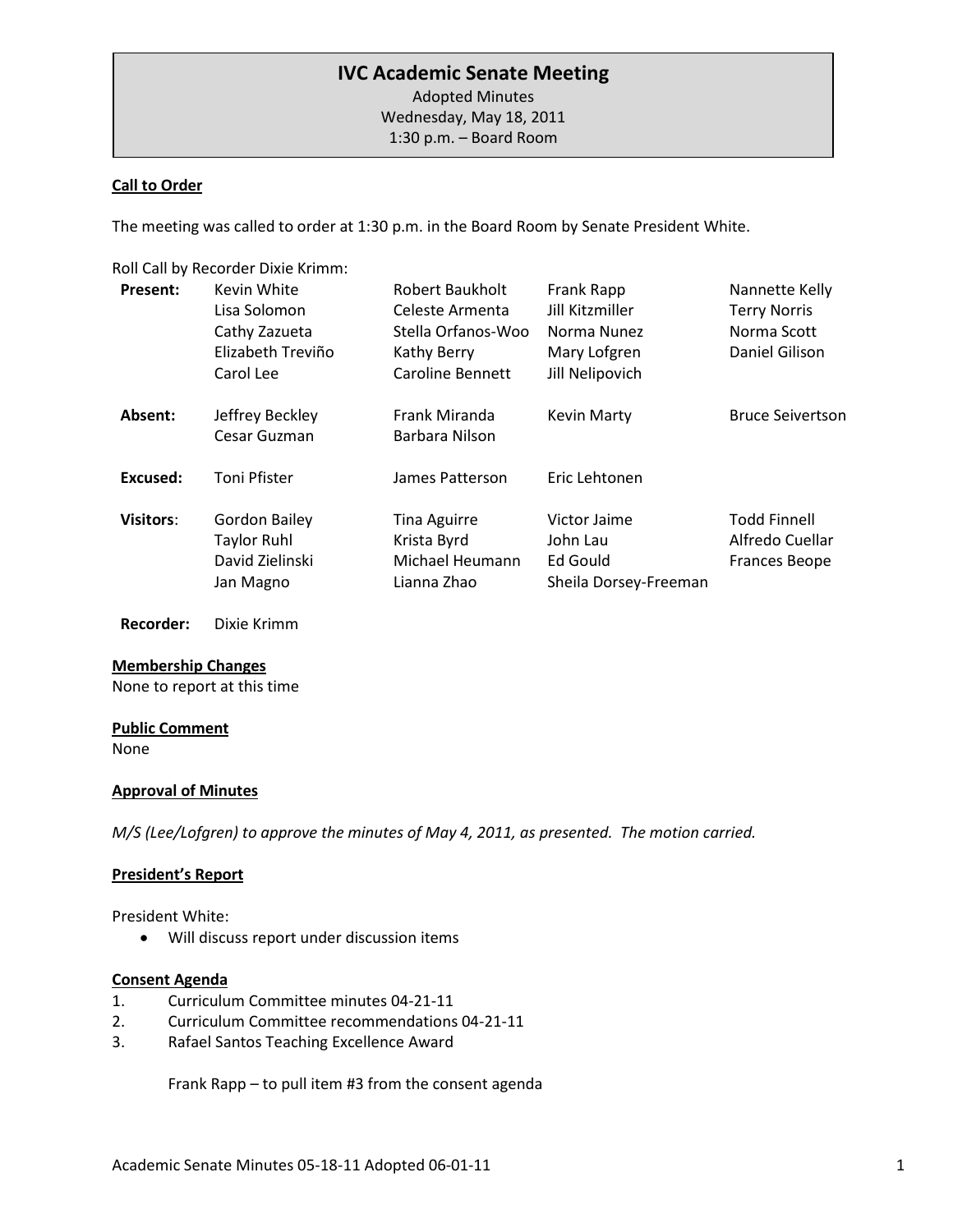*M/S (Lee/Rapp) to approve the above consent agenda items #1 and #2. The motion carried.*

### **Rafael Santos Teaching Excellence Award**

Frank Rapp – Rafael Santos Award Presentation 2010-2011 Due to the committee not presenting an award last year, the award was given to the following two instructors: Krista Byrd and David Zielinski

### **Action Items**

1. Professorship Policy Revision

*Item pulled; will be included in the next meeting agenda.*

2. Professional Development Program:

Kevin White presented the draft policy presented for revisions or adjustments.

*M/S (Solomon/Lee) to adopt the proposal for the Professional Development Program Committee as presented. The motion carried.*

- a. Professional Development Program Coordinator
- Committee discussed minor revisions
- b. Professional Development Program Committee/Flexible Calendar Program Committee
- No comments

#### **Discussion and Information Items**

- 1. Dennis Carnes Academic Senate Transfer Scholarship Fundraiser Update
	- Tickets available; \$20 donation; sets of 10. See Mary Lofgren; still looking for volunteers for the silent auction.
- 2. Summer Shared Governance Policy
	- Kevin White before next meeting will be talking to administration regarding a policy to assure that there will be representation for items that need Academic Senate input. President elect Eric Lehtonen will be available as well.
- 3. California's Fiscal Crisis Updates
	- Asked for input Dr. Gould presented statistics regarding the May revise. There is a change in the language of the governor's tax extension. If tax extension passes the reduction will be less.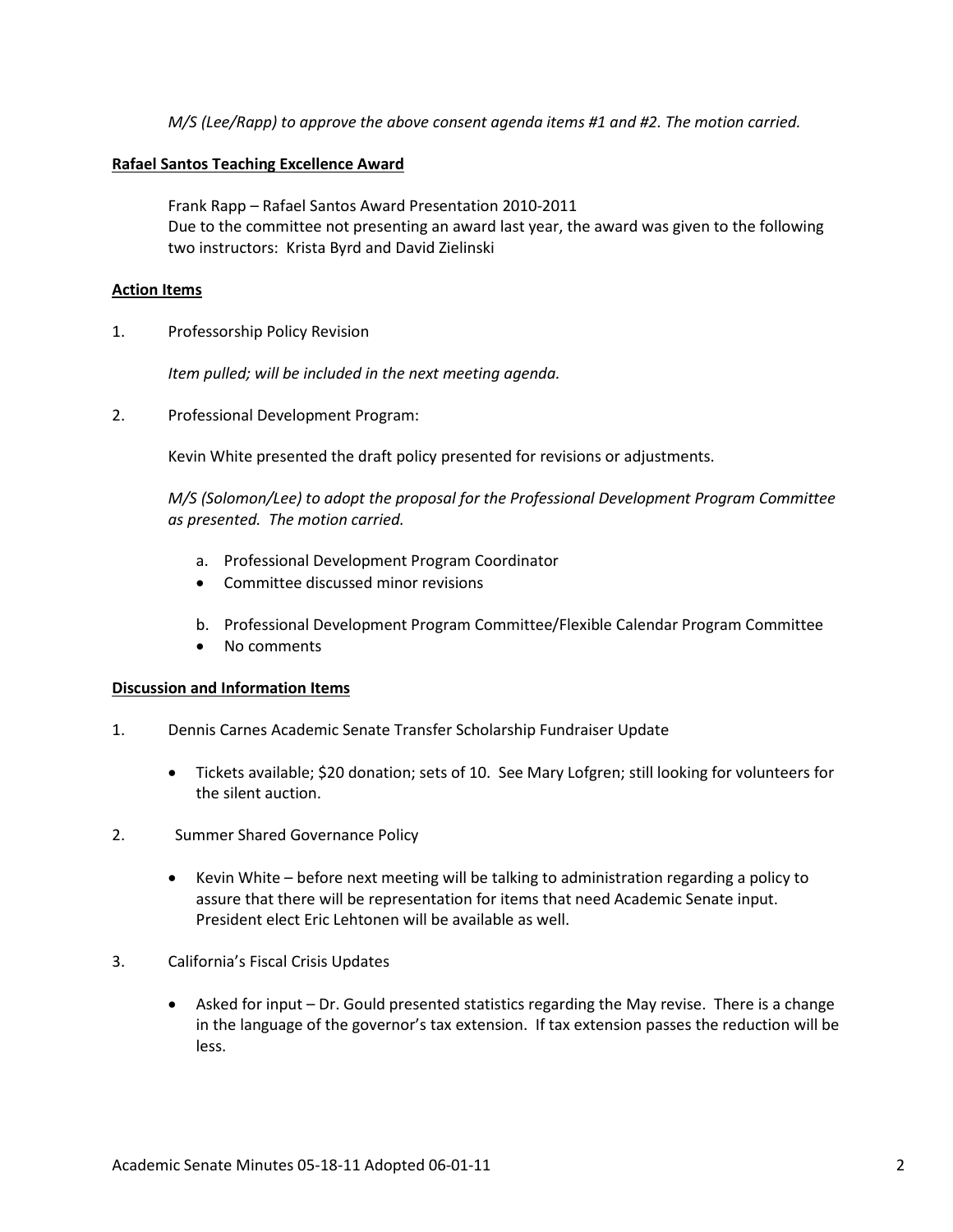- 4. Campus Structure Reorganization
	- a. Survey Results Kevin White reviewed the survey results

### Discussion:

Committee members feel that some changes need to be made; this data will be used to write a report which will include fiscal data to make a recommendation. Results to be available in the faculty lounge; results/comments to be edited to avoid being traced to the commenter. Frances Beope – important to ask administration how the reorganization has benefitted them, part of the responsibilities were to help administrators become more effective.

Lisa Solomon – questioned timeline of the process; understood that the Senate would like to present something to the Board during the summer when faculty would be unavailable.

Kevin White - June  $1<sup>st</sup>$ , fiscal information will be available, does not think enough time would be available to have the entire package ready for action.

Dr. Gould – not surprised by the results; from a president's point of view the reorganization is working, something to look at in the future is why these types of responses are given. We need to remember why we went to this organization; to comply with those things that the accreditation team wanted.

Kathy Berry – administration is doing an evaluation of the reorganization as well.

More information about what administrator roles are would be helpful in providing survey answers.

b. Fiscal Impact Report – Kevin White to report at June 1 meeting.

# **Reports**

Past President Bruce Seivertson:

• No report at this time.

Treasurer Norma Nunez:

• Balance: \$ 2,033.32

VP of Instruction Kathy Berry:

- Fall schedule is in, 10% cut in courses; evaluation will be conducted regarding the impact to majors. The Blue Ribbon Task Force looked at courses and was able to see areas where cuts were appropriate or not. As an instructional organization, instruction and student services need to look at areas where cuts affect students adversely.
- Tonight at the board meeting, a decision will be made whether or not to close the Calexico Center, the paper was incorrect; positions will not be cut. The lease is up for renewal; Efrain Silva has been working on locating additional sites to move the center. San Diego State has committed to housing the courses at their site and the Calexico Unified School District can place classes at the high schools and ESL out at other locations in Calexico. Deans spent two days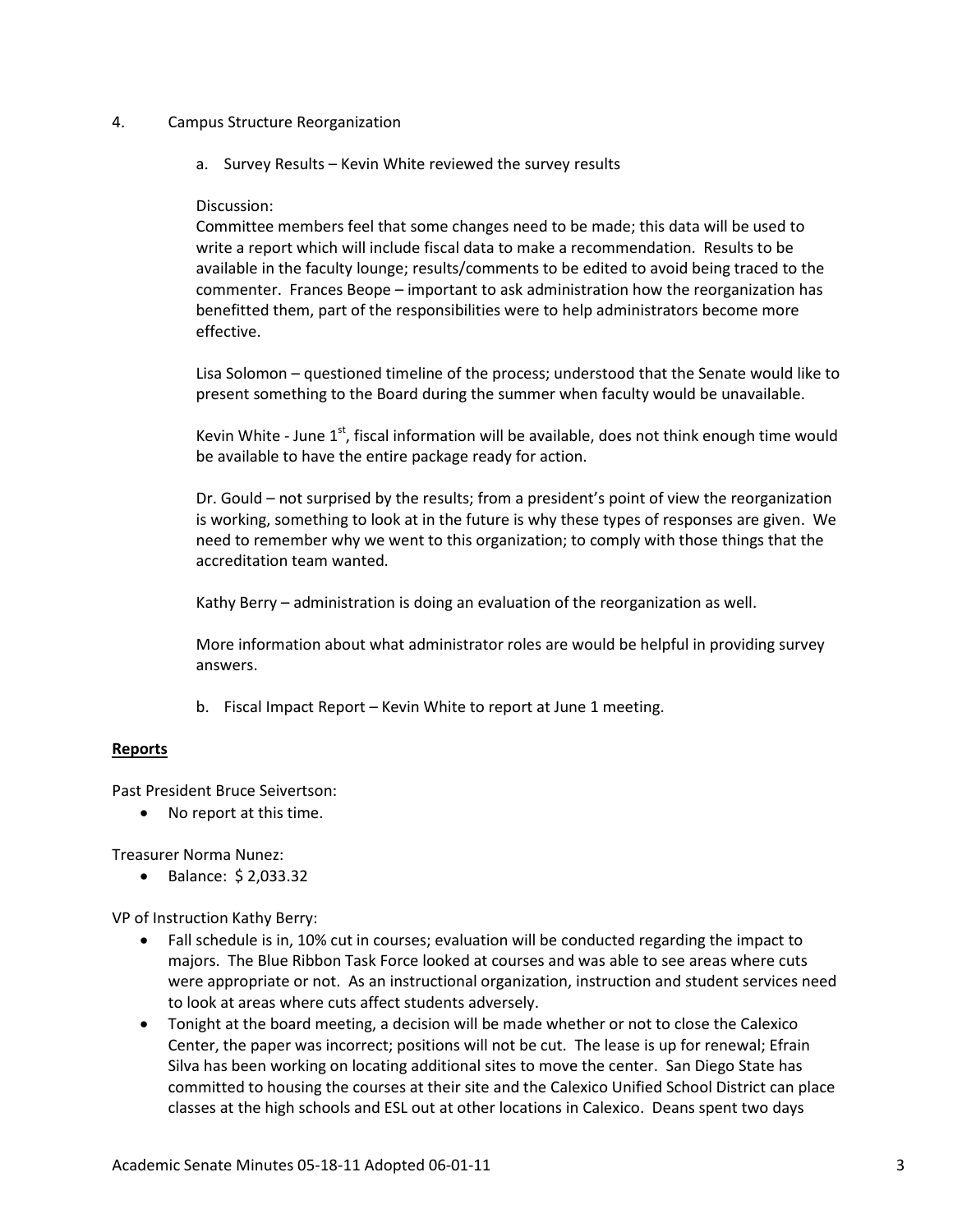looking at real data, Calexico demographics: 34% of students are outside of Calexico, they take classes in Calexico and at the Main campus. Staff will be meeting students at SDSU and we will move to a balanced schedule.

• John Lau – also gave recognition to Efrain Silva for the effort in relocating classes. This will provide additional budget savings.

Chief Financial Officer (CFO) John Lau:

• Discussed cash flow issues, cost of money has gone up so interest will be accrued and will need to be paid through operation.

Basic Skills Initiative (BSI) Coordinator Frank Rapp:

• Will be meeting next week. State Basic Skills Coordinator sent out a letter which confirmed that the future of funding was still uncertain.

Student Learning Outcomes (SLO) Toni Pfister:

• No report at this time

Associated Student Government (ASG) Jesus Gallegos:

• No report at this time

Contingent Faculty Representative:

- Attended the Board meeting on April 20<sup>th</sup>, spoke in support of part time faculty and asked that they be recognized. The Board did not support the organization of the part time faculty. Mary Ann Reynolds has submitted the application; hope to be unionized by Fall 2011.
- Norma Scott and Elizabeth Trevino plan to attend the Presidents Conference at the Asilomar Conference Grounds in Pacific Grove, July 18-22, 2011.
- Efrain Silva announcement regarding adjunct orientation for Fall 2011; taking financial situation into consideration, instructional council recommended a different type of adjunct orientation. All returning adjuncts would be called to a meeting with the divisions for one hour. New adjuncts would receive an additional hour to cover administrative issues, grades, etc.

Collective Bargaining Units Gaylla Finnell:

• No report at this time

### **COMMITTEES**

- 1. Curriculum Committee Frank Rapp – ENGL 010 Accelerated course was approved by the committee at their last meeting. Three sections scheduled for the Fall semester.
- 2. College Council

Daniel Gilison – elected as Vice Chair; voted to send a BP/AP to the Board to allow the use of alcoholic beverages on campus for certain events that would approved through the President's Office.